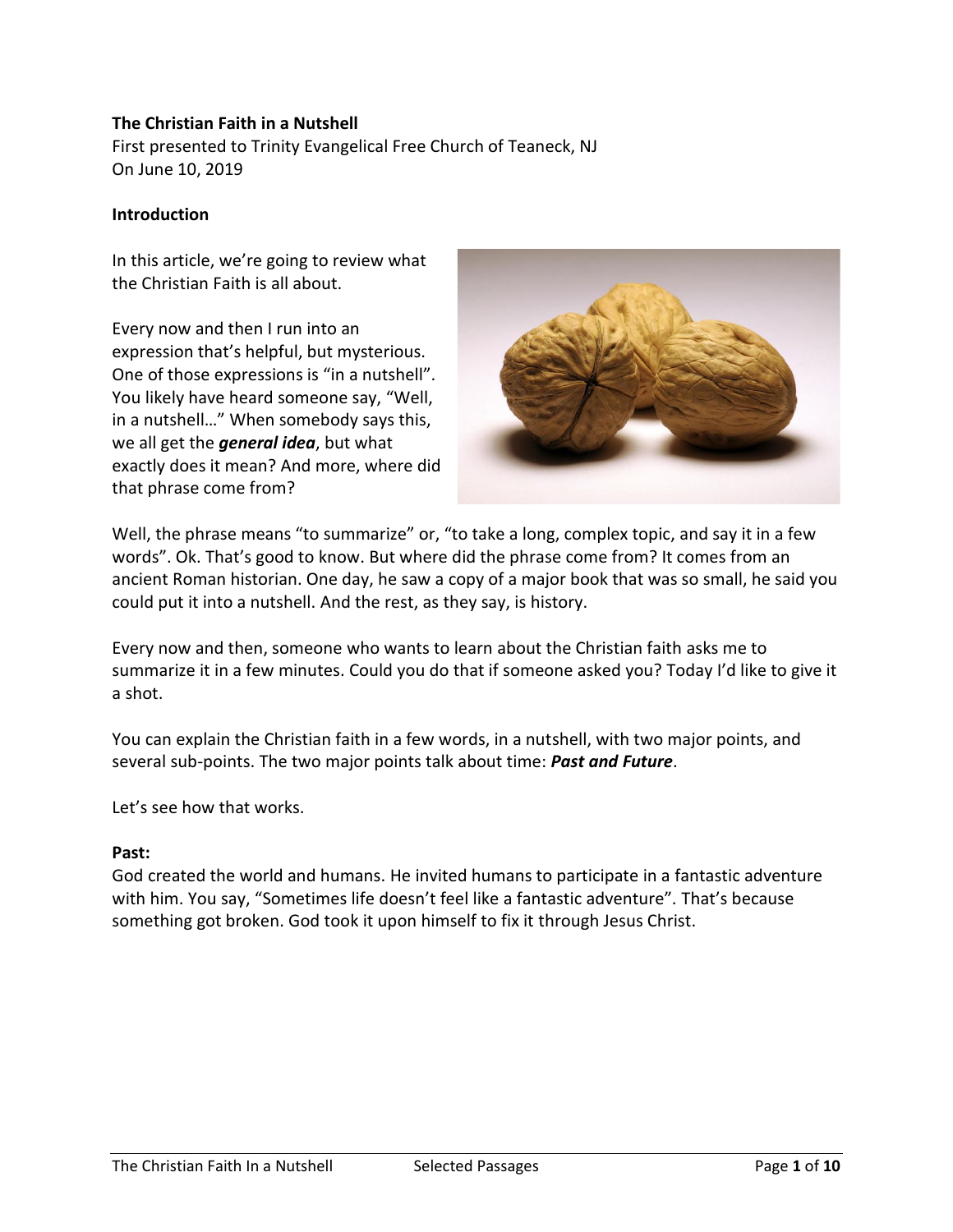# **Future**

He now invites us back to the original plan, to participate in the fantastic adventure with him.

As a note, we'll cover a range of material today, from simple and elementary, to advanced. I'll ask the folks who might be starting at a more advanced position to hang on while we work through the elementary material.

A final note: Many of our points today start with the letter "R".

So, let's begin.

## **I. Past:**

## **A. Revelation**

The first thing we need to learn about is: Revelation That means: God reveals himself to us. All you have to do to learn about this is look at the opening pages of the Bible. We learn how God created the world and humans: "In the beginning God created the heavens and the earth. (Genesis 1:1)" We could learn something important by concentrating on just the first 4 words: "In the beginning, *God*…"

We learn three things here.

1) The first thing we learn is that *God is first* – "In the beginning, God…" Many ancient peoples, the ancient Greeks being a good example, believed that the universe was around forever. That means the universe was first. To the southeast of the ancient Greeks were some important people: The ancient Hebrews. God revealed himself to them. God taught the Hebrews that no, *He* was first. Everything else comes from *him.* God alone is eternal.

2) We learn next that God is powerful - Powerful beyond anything we can imagine. To illustrate: Can you lift a pebble? Sure. How about a boulder? That's harder. How about a mountain? Impossible. God can, so to speak, lift planets and stars and galaxies. He moves them at will. He can do so because he is powerful.

3) God is all-knowing and all-wise. If you remember back to high school chemistry, you know that the building blocks of our universe are atoms. Atoms break down, we were told, into electrons and protons and neutrons. Today, scientists believe that the parts of atoms are even smaller and more numerous that we thought. Currently, scientists believe there are over 200 sub-particles that make up any given atom – 200! And we're pretty sure we haven't found them all. There may be many more.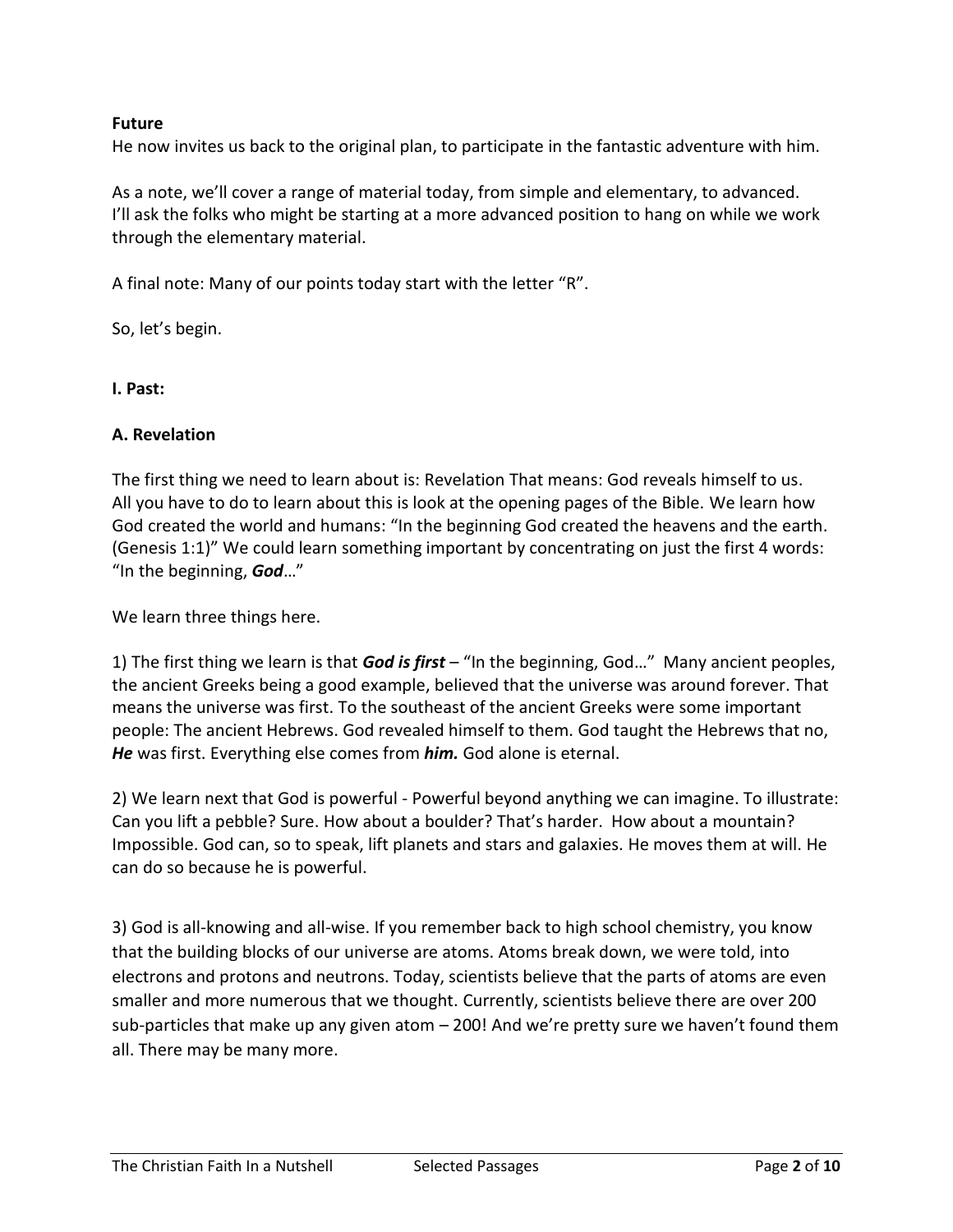To God, this is no mystery. He's aware of every piece of every atom. He knows where every part of every atom is - And that's hard, because they move a lot. He's aware of how to put atoms together into molecules - And from there, every form that we see in the universe. He knows where every atom is. He knows where every atom has been over all the eons the universe has existed. He knows where every atom, with every one of its parts will be for the rest of eternity.

If that boggles your mind, there's an easy way to make it practical.

- God knows what he's doing.

This raises a question: Why would an all-powerful, all-knowing, and all-wise God make a universe? Let's read some more in Genesis and find out.

So God created mankind in his own image, in the image of God he created them; male and female he created them.

God blessed them and said to them, "Be fruitful and increase in number; fill the earth and subdue it. Rule over the fish in the sea and the birds in the sky and over every living creature that moves on the ground." (Genesis 1:27-28)

God made the universe, and then made humans. God made humans in his image. When he did that, God shared something special with them, and with all of us - Something that he has not shared with anything else in all of creation:

# *Humans have a unique ability to understand God.*

Because of this, because we can understand important things about God, God reveals things about himself to us.

What does this involve? To start, God told Adam and Eve to do some things:

- Multiply (he wants lots of people).
- Fill the earth.
- Go! Out there!
- Subdue the earth rule over it.

The word for "rule" includes both responsibility and privileges. Responsibility: Good rulers manage things. They don't destroy them. The next is important: This results in amazing privilege.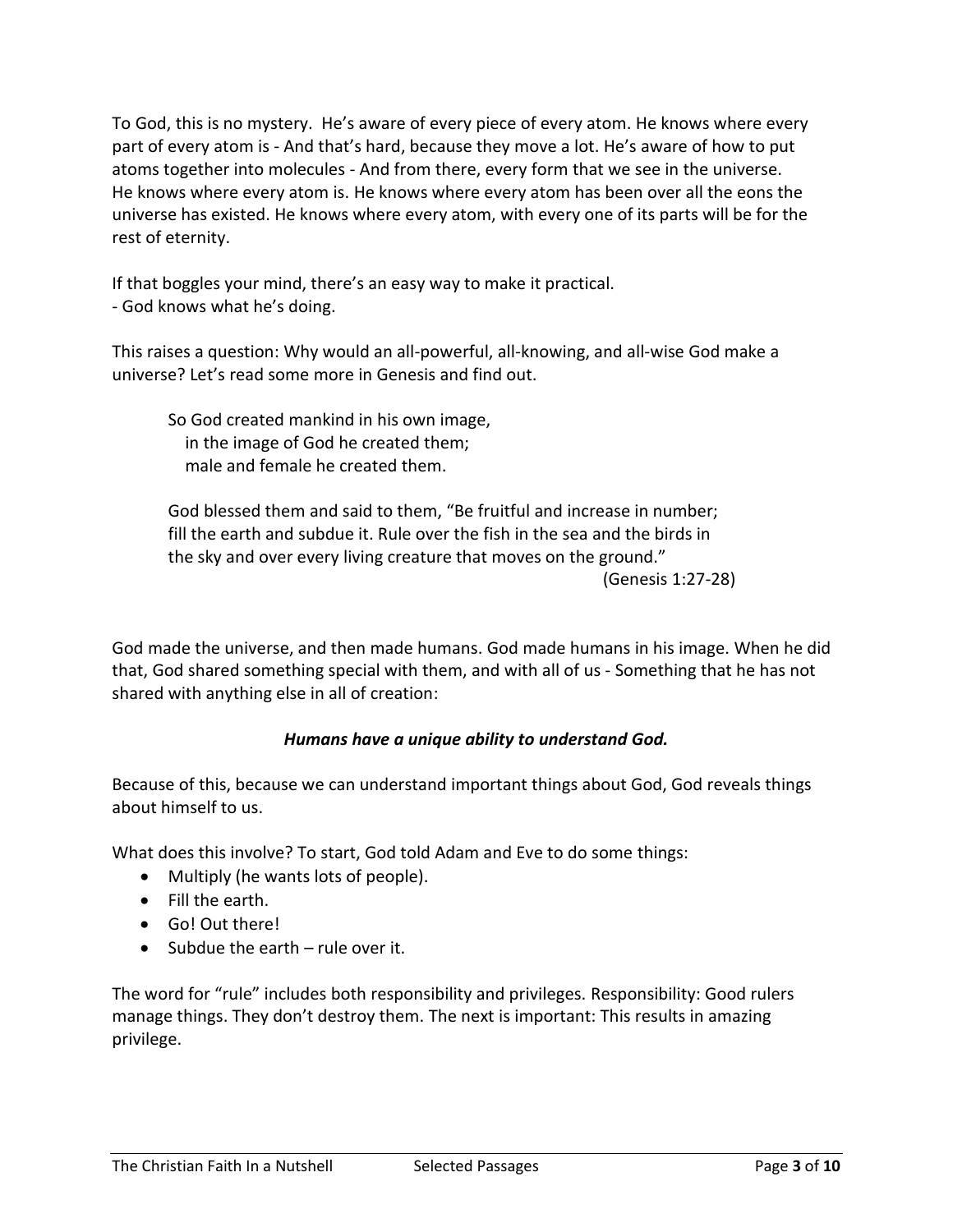Here's the privilege: We are rulers: Kings and Queens over God's creation. Now, why would God do that? Why would he make a universe, and then make us kings and queens over his creation? Here's why: You've heard, no doubt, that God loves you. That's actually inadequate. Modern English has watered-down the word "love". We say, "I love ice cream". God's feelings towards us are much stronger than that. So, we need a stronger word. God doesn't just love humans. *God cherishes humans.* That means, God cherishes you. Yes - God cherishes humans. He created a beautiful planet, put humans there, and then invited all humans to walk in it with him. That means he invites us to participate in a fantastic adventure with him.

Think about that for a moment.

Let's summarize what we have so far:

- God Is First.
- God is Powerful.
- God Knows What He's Doing.
- God Cherishes You.

So, life on earth was meant to be a fantastic adventure where we walk with God.

Now again, the problem. At least one person out there is saying, "Sometimes life doesn't feel like a fantastic adventure". I hear you. What went wrong?

#### **B. Rebellion**

What went wrong was our next point: "Rebellion." In this rebellion, humans try to be first. Let's read about it:

2 The woman said to the serpent, "We may eat fruit from the trees in the garden, 3 but God did say, 'You must not eat fruit from the tree that is in the middle of the garden, and you must not touch it, or you will die.'" 4 "You will not certainly die," the serpent said to the woman. 5 "For God knows that when you eat from it your eyes will be opened, and you will be like God, knowing good and evil." (Genesis 3:2-4)

Look at that: "You will be like God". In other words, the Serpent is telling Adam and Eve that they can be their own god. They can be "first". There's a big problem here. You see, God is first, whether anyone thinks so, or not. When people try to put themselves first before God, something terrible happens: Sin. Here's an important principle:

# *Trying to put yourself first is at the root of sin.*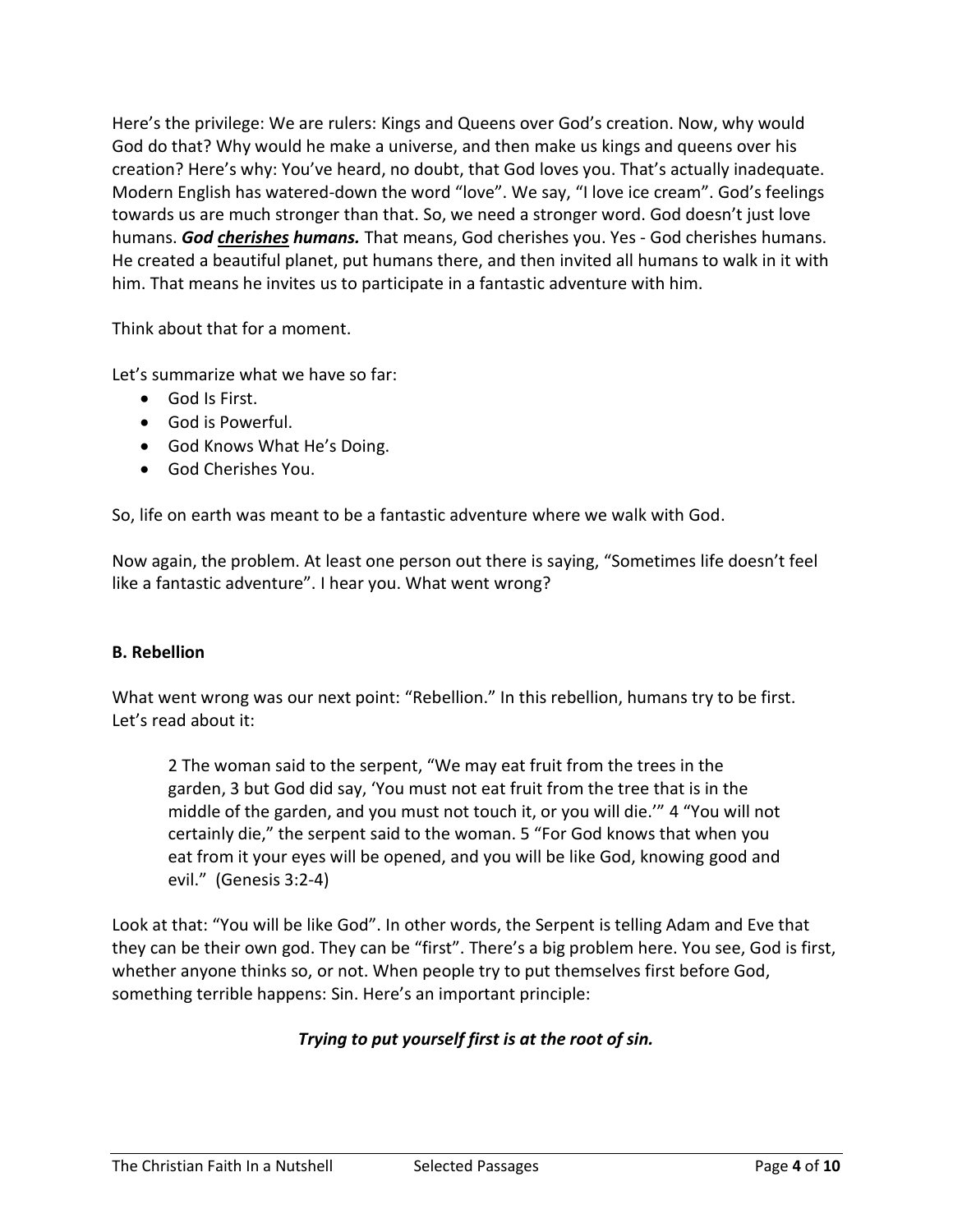That's what causes disobedience to God. We say, "I'm first, so I'll do what I want; not what God wants".

Sin has many terrible effects: One being: Sin causes a fracture in our relationship with God. We no longer enjoy the wonderful plan that God had for humans. Sin results in death and all kinds of other pains that we experience here on the earth.

There's an even bigger concern: *We can't fix this problem.* Just trust me. We can't. Fortunately, God can. And fortunately for us, he took it upon himself to do just that.

# **C. Redemption**

That happens with: *Redemption:* God saves people from the effects of their sin and rebellion.

Praise be to the Lord, the God of Israel, because he has come to his people and redeemed them. (Luke 1:68)

What's involved with redemption? Redemption includes concepts like:

- Rescue (We need to be rescued: We can't save ourselves)
- Ransom (A price must be paid when we sin)
- Reconciliation (Our broken relationship with God is repaired)

Up to this point, we've looked at some important things. Let's see how they apply to us. We said at the beginning that there were two parts to this. Past and Future. Now, there are two types of people listening to this. Some have already accepted Jesus as their Savior. They've recognized all of this. For those people, it's done! You're ready to move on the "future" part.

Others have never heard of all this. Or, maybe they heard, but they've never applied it. So, the section on 'redemption' hasn't happened yet for these people. Well, there's no better time than now! There's good news if you're in this group: God wants to give you all this as a free gift - Yes, a free gift. How does he do it? He does that through Jesus Christ.

We read about it in the book of Ephesians:

4 But because of his great love for us, God, who is rich in mercy, 5 made us alive with Christ even when we were dead in transgressions—it is by grace you have been saved. 6 And God raised us up with Christ and seated us with him in the heavenly realms in Christ Jesus, 7 in order that in the coming ages he might show the incomparable riches of his grace, expressed in his kindness to us in Christ Jesus. 8 For it is by grace you have been saved, through faith—and this is not from yourselves, it is the gift of God— 9 not by works, so that no one can boast. (Ephesians 2:4-9)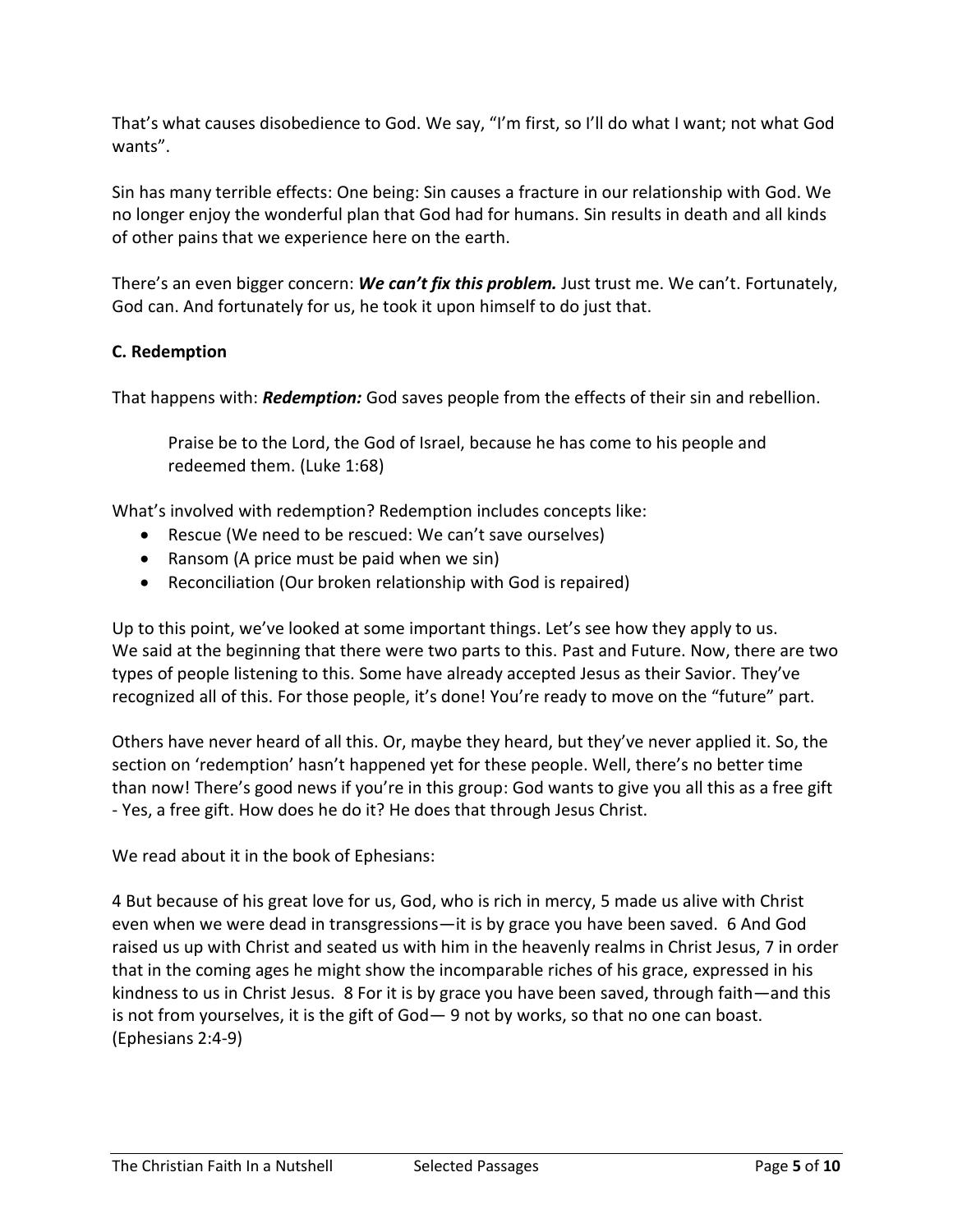Paul is talking to believers here – people who have chosen to become followers of Jesus Christ. For them, everything that we just read is past tense. Everything we've read has already happened. If you want to receive Jesus now, it's just like we read: It's a free gift. You receive the free gift when you believe in Jesus Christ. Let us tell you how to do that. Let us tell you how all of this can apply to you. There will be some important links at the end of this article.

If you reach the point of believing in Jesus, you can join with all the people who are ready to look at the future.

# **II. Future : Rebuild**

So, let's do it. Let's look to the future. Now, we can rebuild our relationship with God. You can get back on track with the wonderful plan that God has for you. You can get back to the adventure. How do we do that?

# **A. Re-prioritize**

First, we need to Re-prioritize. Sin and rebellion started with the idea that we could be first. We need to get back to putting God first. Let's read two statements from the Scripture:

1 And God spoke all these words: 2 "I am the Lord your God, who brought you out of Egypt, out of the land of slavery. 3 "You shall have no other gods before me." (Exodus 20)

8 "I am the Alpha and the Omega," says the Lord God, "who is, and who was, and who is to come, the Almighty." "Alpha" and "Omega" are the first and last letters of the Greek alphabet.

By saying, "I am the alpha and the omega", God is saying, "I am first, and last". "I am the beginning and the end of all things." (Revelation 1:8-9)

We need to put God first. How do we do that?

Well, first, we need to make the commitment: Put God first.

God is first. He just is. He must always be. As a practical matter, your actions must fall in line with this truth.

Sometimes, we can help our conviction with a reminder. I'm going to summarize the points we made earlier so we can do an exercise.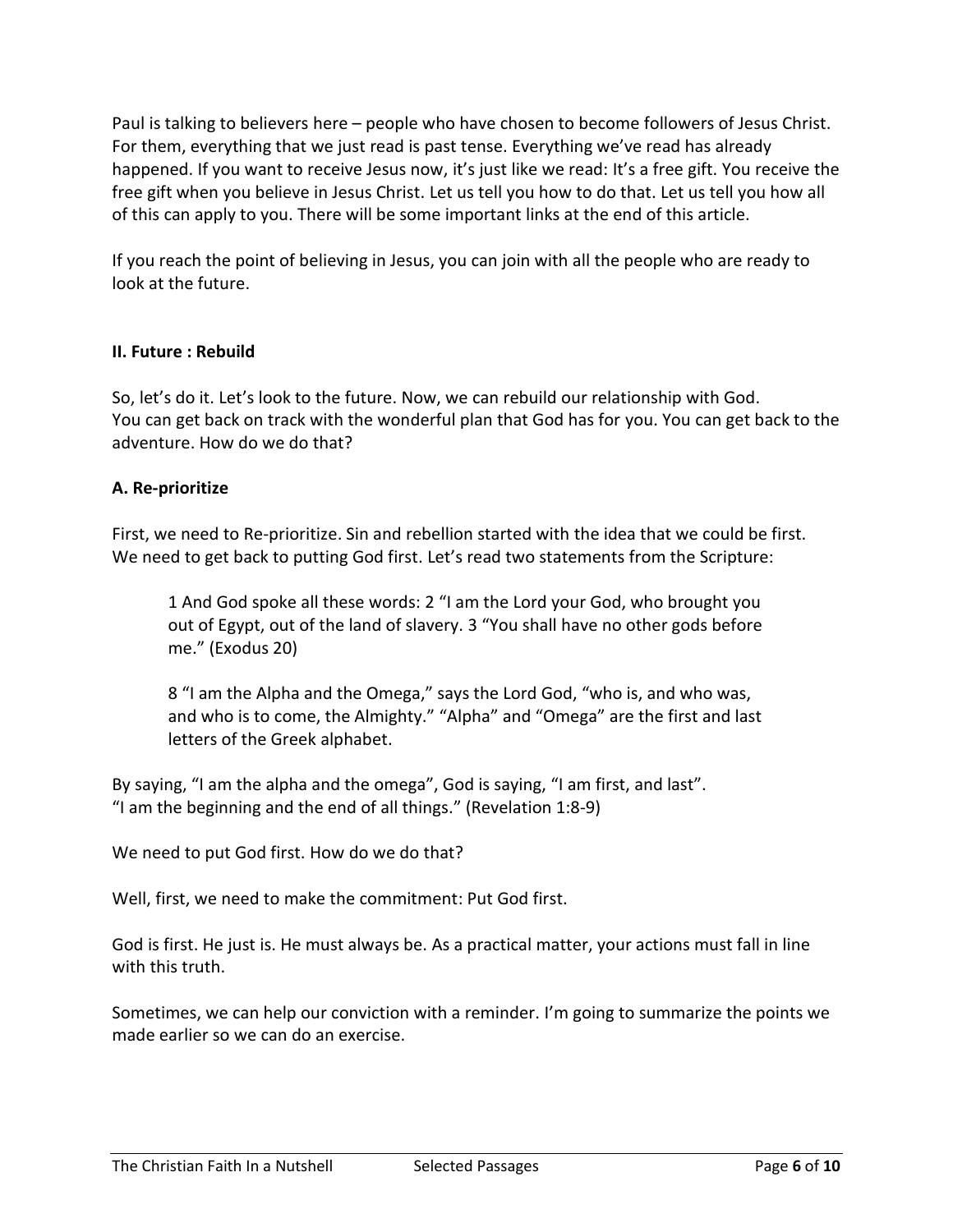Write these sentences down. Consider saying them out loud as you read:

- God Is First.
- God is Powerful.
- God Knows What He's Doing.
- God Cherishes Me.

Repeat this to yourself whenever you face a challenge. Remind yourself.

**Important point:** You will need to remind yourself on a regular basis because the adventure that God has for us is tailored for each person. Each journey has high points. Each journey has low points.

Once you have this conviction, you can move on to the next step. You must begin a process of *replacement*.

## **B. Replacement.**

Replacement means: We must start replacing our values with God's values.

2 Do not conform to the pattern of this world but be transformed by the renewing of your mind. Then you will be able to test and approve what God's will is—his good, pleasing and perfect will. (Romans 12:2)

You must "renew your mind." How do we do that? We must start to learn God's thoughts and values. The things that are important to him.

As it turns out, God has instructed people to write down the things that are important to him. This happened over hundreds of years. That's how we got our Bible. As we read the Bible, we don't merely learn facts. We meet God in the pages of the Bible. It's there that we learn what's important to him. What makes him happy? What makes him grieve? What makes him angry?

In order to learn these things, you must read. You must get your hands on a Bible and start reading. There is no substitute.

I have man in my apartment building who is very interesting. He has a PhD in chemistry. He spent most of his life in industry but is now retired. We have some interesting discussions about faith. One day he asked me, "So, what makes you want to be a Christian, other than maybe your parents were Christians"? Well, actually, my parents weren't Christians.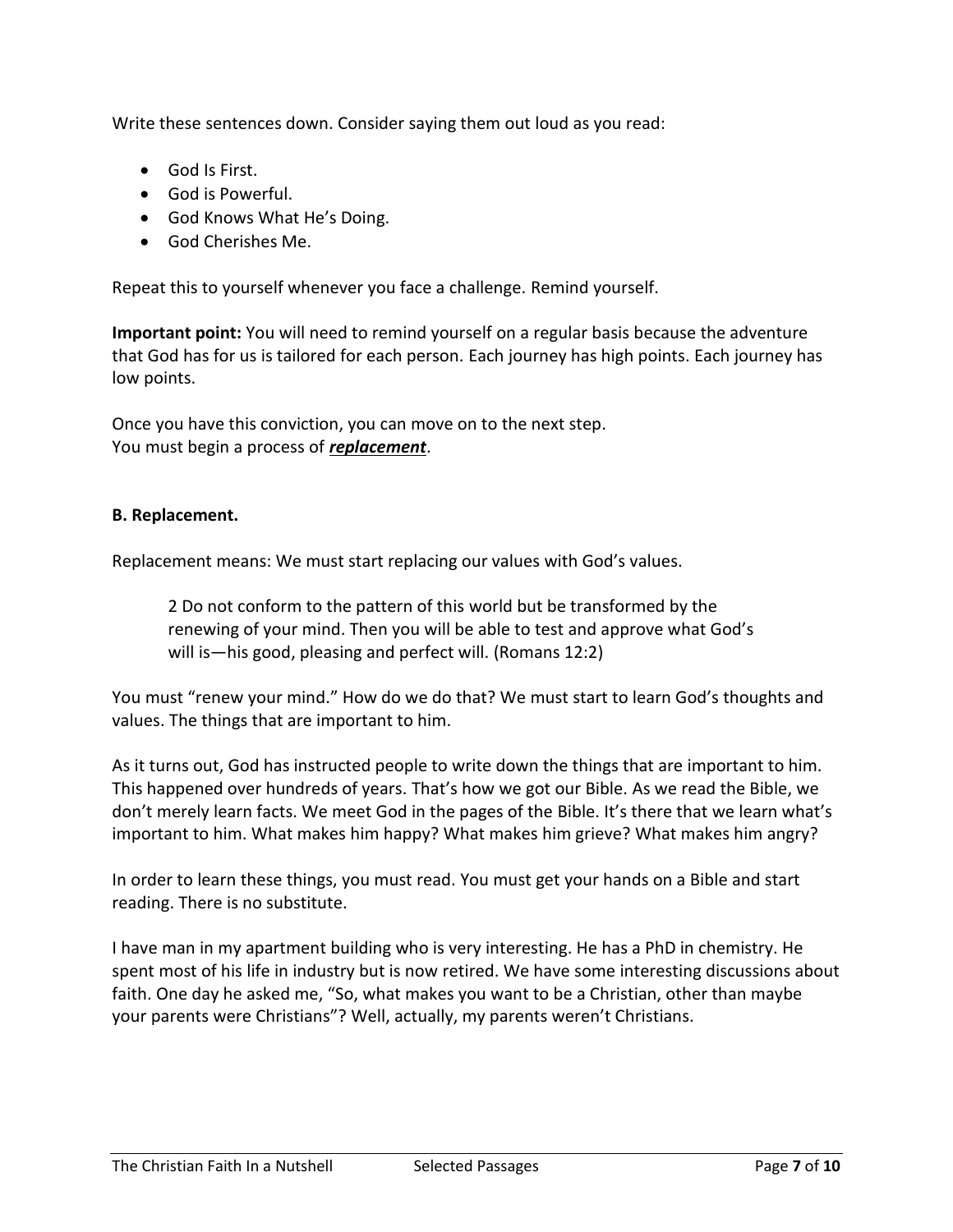I started hearing about Jesus from friends, but I was told by people I respected that the Bible was a pile of myths and fairy tales that no intelligent and responsible person believed. Then one day, I read it for myself. When I did that, I can only say I was amazed. I felt that the people who told me that it was just a fairy tale book *could not possibly have read it themselves.* Later, I accepted Jesus as my Savior *based on what I read.*

When I encouraged this man to read the Bible for himself, like I did, he just said, "Well, I'm not a reader".

For all of you who don't consider yourself to be a reader, consider the following story: A wealthy and powerful king falls in love with a woman who is a commoner. He starts to write her letters. In those letters, he tells her about his life. He tells her about his passions. He tells her about the great love that he has for her. Then one day, he finally visits her. In her home, he sees his letters in a pile, unopened. So he asks, "What's this? Those are all the letters I wrote to you!" She responds by saying, "Well, I'm not much of a reader".

What is that wealthy and powerful king going to think?

Ladies and gentlemen, one way to look at the Bible is to say that it's love letters from God to us. It's in your best interest to become a reader. Because when we read the Bible we learn what's important to God. We can then choose to allow his values to replace our values.

In the text we just read, we're told to avoid conforming to "The patterns of this world." What are those?

Recall the story we read earlier from the Bible: The story of Adam and Eve. God created the first humans, Adam and Eve, and placed them in the garden of Eden. In the Garden, Adam and Eve were ready to embark on the wonderful adventure that God planned for them.

Then, they heard another voice. The voice of the serpent. And sadly, they listened to that voice.

One way to look at the Christian life is to say that it's a battle against the "other voices". In many places in the Bible, those voices are called the "other gods". The Serpent was the first of those voices, the first "other god". Many theologians call the business of following other gods, "idolatry". Idolatry, in its simplest form, is to say that there is one true God, and there are the 'other gods', the other voices - With Idolatry, people follow the other gods. I write about this in my book, "The Idols on the Hills".

In the garden, there was one "other" voice. Today, there are LOTS of voices. We are surrounded by them, the 'other voices'. They say a lot of different things, but those things all have one idea in common. The voices tell us that we should not trust the one true God. We should trust someone or something else.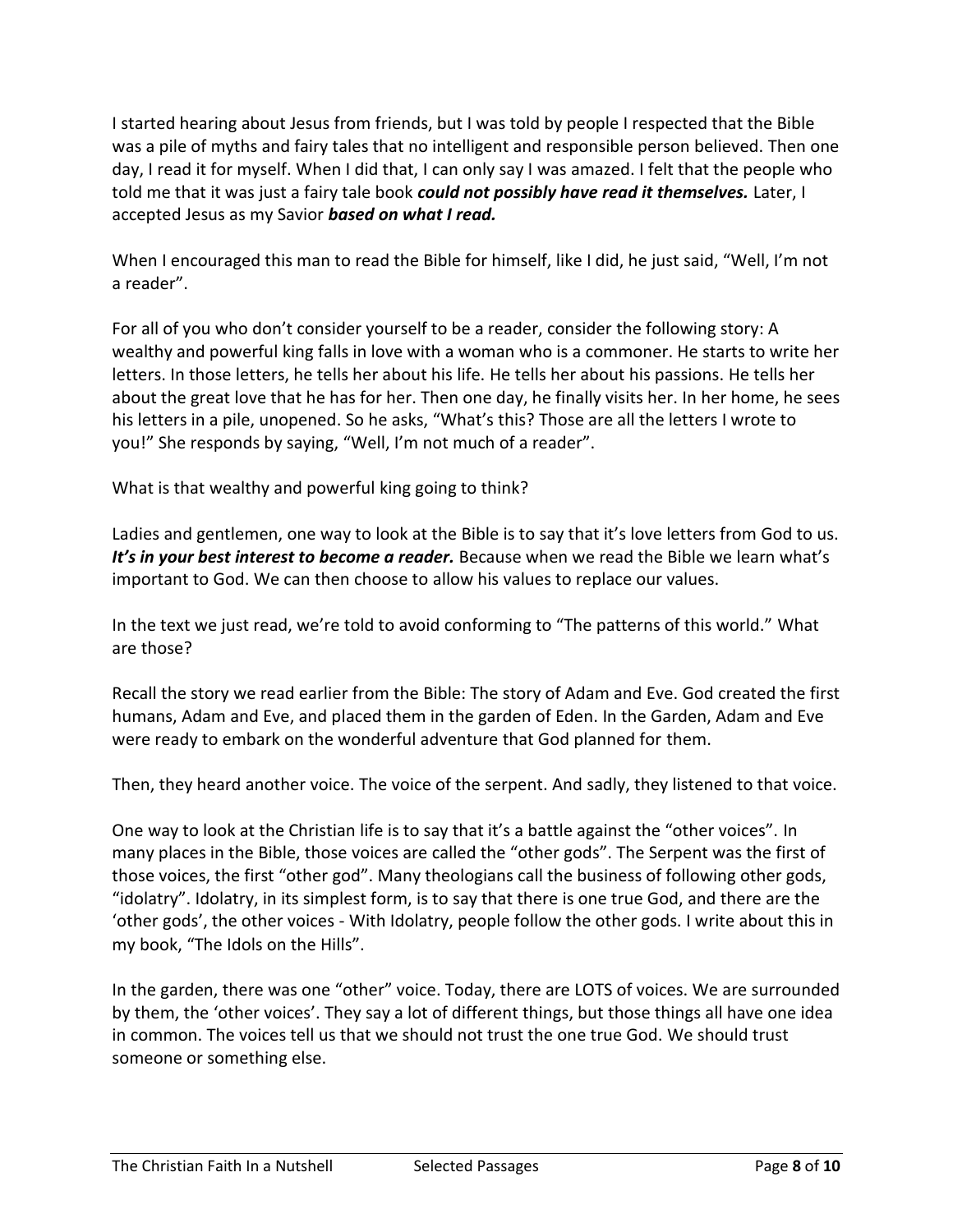We're constrained by space, so we can't go into examples now. We can only ask, how do you overcome these voices which are so numerous? How can we face them?

This brings us to our final point.

## **C. Reinforcement**

We need reinforcement - No one can do this alone! Adam and Eve fell away from God because they tried to take on the Serpent alone. They didn't have to do that. And, we don't, either!

Our help comes from two places. 1) God and 2) other believers.

Concerning God:

God is our refuge and strength, an ever-present help in trouble. (Psalm 46:1)

God wants to help you. Ask him!

Then, there is the whole community of people who have followed God through the centuries.

24 And let us consider how we may spur one another on toward love and good deeds, 25 not giving up meeting together, as some are in the habit of doing, but encouraging one another—and all the more as you see the Day approaching. (Hebrews 10:24-25)

Find a good church. If you live in Northern NJ, consider ours – Trinity Church of Teaneck, NJ. Again, there's some info at the end of this article. Don't face the gods of this world alone. You need help. Seek that help from God. Find a good church and let others help you. Then, once you're grown in your faith, maybe you can help others.

Let's pull this all together.

## **Conclusion**

So, today we looked at "Christianity in a Nutshell." We visited some events from the past. We talked about Revelation: God reveals himself to us and invites us on an incredible adventure. We talked about our problem: Rebellion – Humans try to put themselves first. We talked about God's solution to our problem: Redemption - God saves us.

If you've accepted Jesus as Savior, all of that is past. If not, you can rejoice in the free gift that God offers to you. You can enjoy the adventure. Contact us, we'll tell you how.